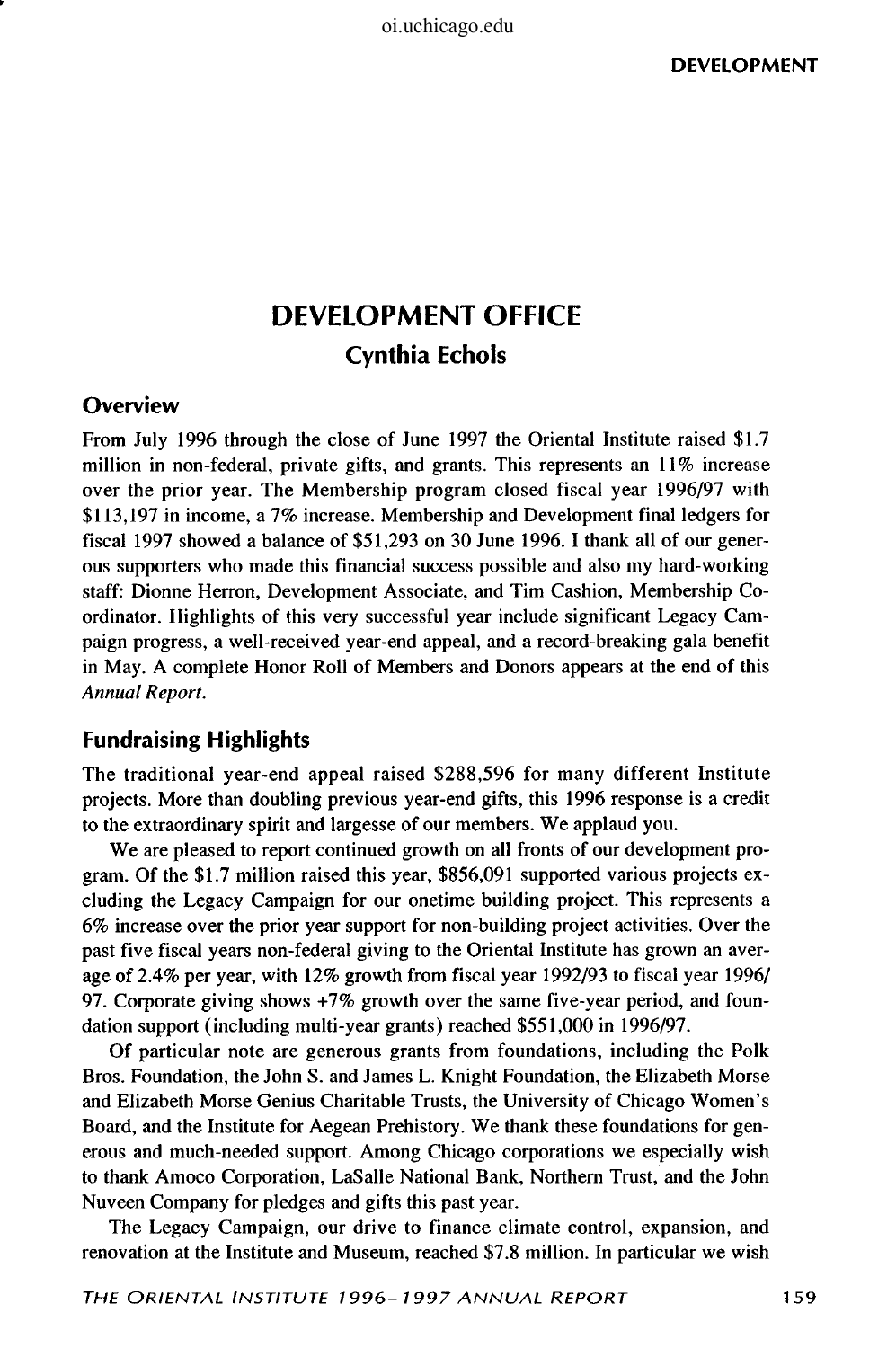#### **DEVELOPMENT AND MEMBERSHIP**

to acknowledge leadership gifts from Marjorie Fisher-Aronow, Mary Grimshaw, and O. J. Sopranos. The Campaign Executive Committee, co-chaired by Carlotta Maher, Jim Sopranos, and Ray Tindel, has labored mightily to ensure that the building project is fully financed as quickly as possible. We thank these dedicated and talented Institute leaders (an Executive Committee roster follows this section). Their efforts have greatly accelerated fundraising progress, as witnessed by the dedication ceremony for the cornerstone of our new wing in June 1997.

On 19 May the Institute hosted a black-tie gala at the Drake Hotel to benefit the Legacy Campaign. The evening's centerpiece was the presentation of the inaugural James Henry Breasted Medallion to Jill Carlotta Maher in recognition of her extraordinary volunteer service (see the Membership report for more about the gala). *Romancing the Past,* chaired by Tom and Linda Heagy, Tony and Lawrie Dean, and Nan and David Ray, raised \$100,000 for the Legacy Campaign. Our special thanks for the record-breaking success of this event goes to: John Nuveen Company (Medallion Underwriters), Dr. Henrietta Herbolsheimer, ABN AMRO, The LaSalle Banks, Lehman Brothers, and Morgan Stanley (Underwriters). Other corporate supporters included Abbott Laboratories; Amoco Corporation; Cramer Krasselt Advertising and Public Relations; MidCon Corp; Miglin Beitler Inc.; Schwartz, Cooper, Greenberger & Krauss; VOA Associates; and Wasserstein, Perella, & Co.

# **Visiting Committee**

We are pleased to announce that the University of Chicago Board of Trustees approved four new appointments to the Oriental Institute Visiting Committee: Phillip Miller of Oregon, Illinois; John Ong, Chairman Emeritus of B.F. Goodrich and a University of Chicago Trustee; the Reverend John Sevick, pastor of St. Walter's Parish; and Sharukin Yelda, orthopedic surgeon and member of the Chicago Assyrian community. Our thanks to each of these individuals for serving on our Committee.

We take great delight in congratulating two of our Committee members on welldeserved recognition this past spring. Tom Heagy was awarded an Alumni Service Citation by the University of Chicago and Tony Dean was elected to the University of Chicago Board of Trustees.

During fiscal year 1996/97 the Oriental Institute Visiting Committee met formally on two occasions. The Research Archives was the setting for a business meeting on 9 October followed by a tour of renovation work in progress and dinner in the Director's Study with Professor Robert Ritner, who presented the opening Members' Lecture for the academic year. On 13 February the Visiting Committee met at the University Club for a luncheon meeting and presentation by Professor Martha Roth, editor-in-charge of the *Chicago Assyrian Dictionary.* The University of Chicago Board of Trustees hosted an all-campus Visiting Committee dinner, with guest speaker Professor Paul Sereno of the Anthropology Department, on 3 April.

## **In Memoriam**

With sorrow we note the loss of two much-loved members of the Oriental Institute Visiting Committee. Homer Rosenberg, husband of Docent Joan Rosenberg, passed away in May. Roderick Webster, husband of fellow Visiting Committee member